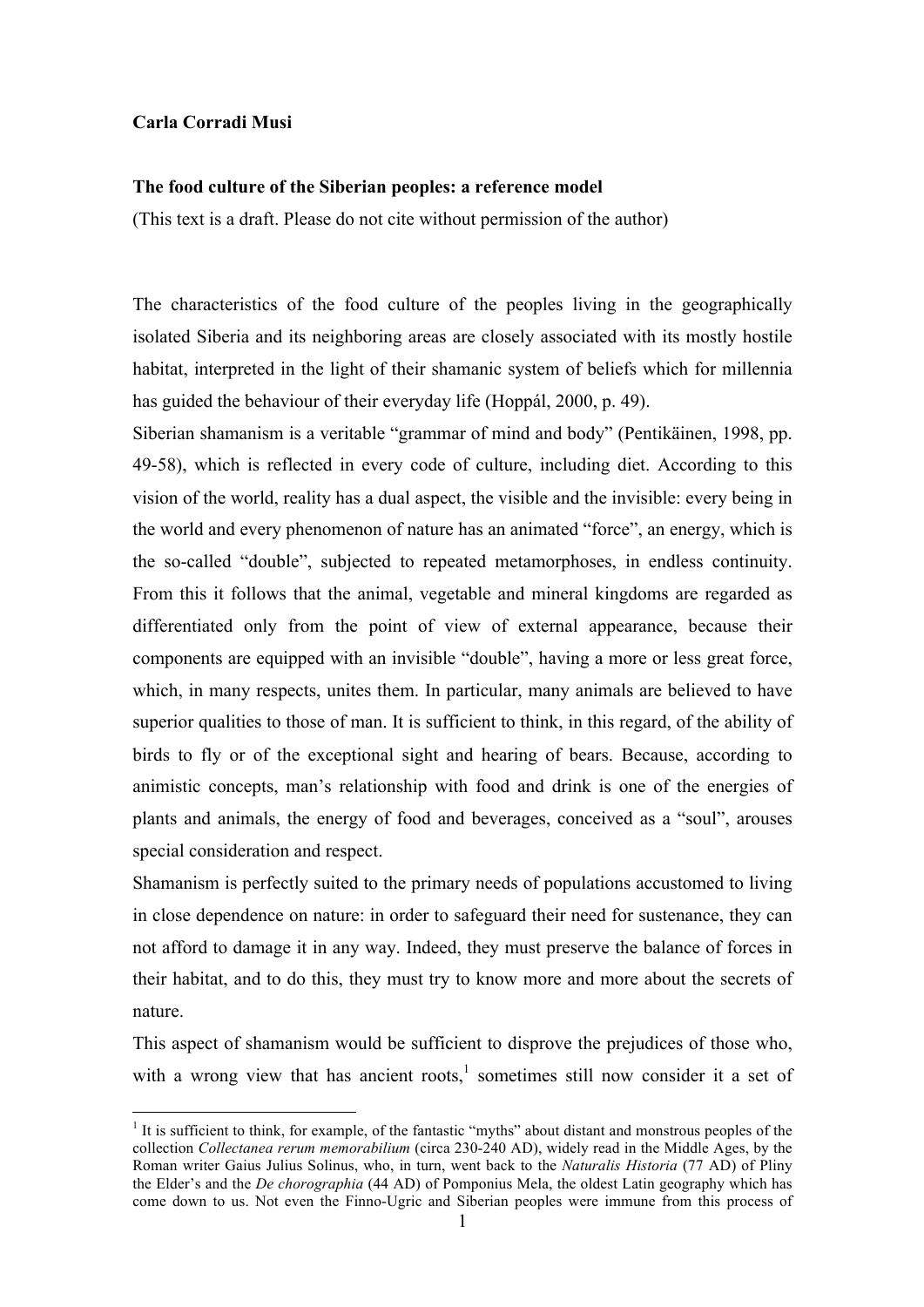beliefs which are "primitive" in the negative sense of the term, rather than in the correct sense of the "original". In fact, shamanic traditions are part of a system of beliefs deeply motivated from the point of view of intellectual elaboration. They remind us, among other things, of the teachings of the philosophers and writers of the ancient classical world: in particular, the need to know nature in order to live in accordance with it, constantly supported by the Siberian peoples, is a notion which was strongly advocated, for example, by the Stoics and Cicero, who in *De legibus* came to consider the supreme good "naturam sequi et eius quasi lege vivere" (I, 21, 56) ("to follow nature and live as if by its law").

In shamanism the close connection between ethics and cosmology is evident and is still present in our day in Siberia, where, now as before, animism applied to nature determines an enviable respect for the environment. Industrialized societies show a great interest in this shamanic "eco-animism" (Hoppál, 2002, p. 28), which is of great relevance, and, among other things, influences the relationship between man and his diet.

The ancient origin of the still sustainable Siberian food culture is attested by scholarly research on the prehistory and more distant history of the Uralic peoples.

During the proto-Uralic era (lasting up to the fourth millennium BC), the ancestors of the Finno-Ugrians and Samoyeds, who were still living together, practising fishing, especially in the summer, and hunting all year round, ate what was produced by forests and waterways, as can be deduced from linguistic factors (Corradi Musi, 1980, p. 2). Hungarian and Finnish words dating back to that ancient time bear witness to this; among them there are, for example: Hungarian *nyúl* "hare", *róka* "fox", *lúd* "goose", *fogoly* "partridge", *nyíl* "bow", *hal* "fish", *fürt* "cluster" and *hagyma* "bulb"; Finnish *orava* "squirrel" and *onki* "hook". The following words also are related with the diet of that era: Hungarian *főz* "to cook" and Finnish *tuli* "fire" (Hajdú, 1992, pp. 258-259).

During the proto-Finno-Ugric era, which began when the forefathers of the Samoyeds were separated from those of the Finno-Ugrians, which allegedly lasted until 2500 BC, their diet was still based on hunting, fishing and the gathering of the wild products of the earth. For example, originally proto-Finno-Ugric terms are: Hungarian *méz* "honey" and archaic Hungarian *lé* "soup". The word *vaj*, which in current Hungarian means "butter", meant the "fat" obtained by boiling fish, as in archaic Hungarian (Hajdú, 1992,

denigration. The missionaries, traders and travelers who over the centuries ventured among them devalued their customs, not with a real awareness, but following the precepts of their society and related political and religious institutions.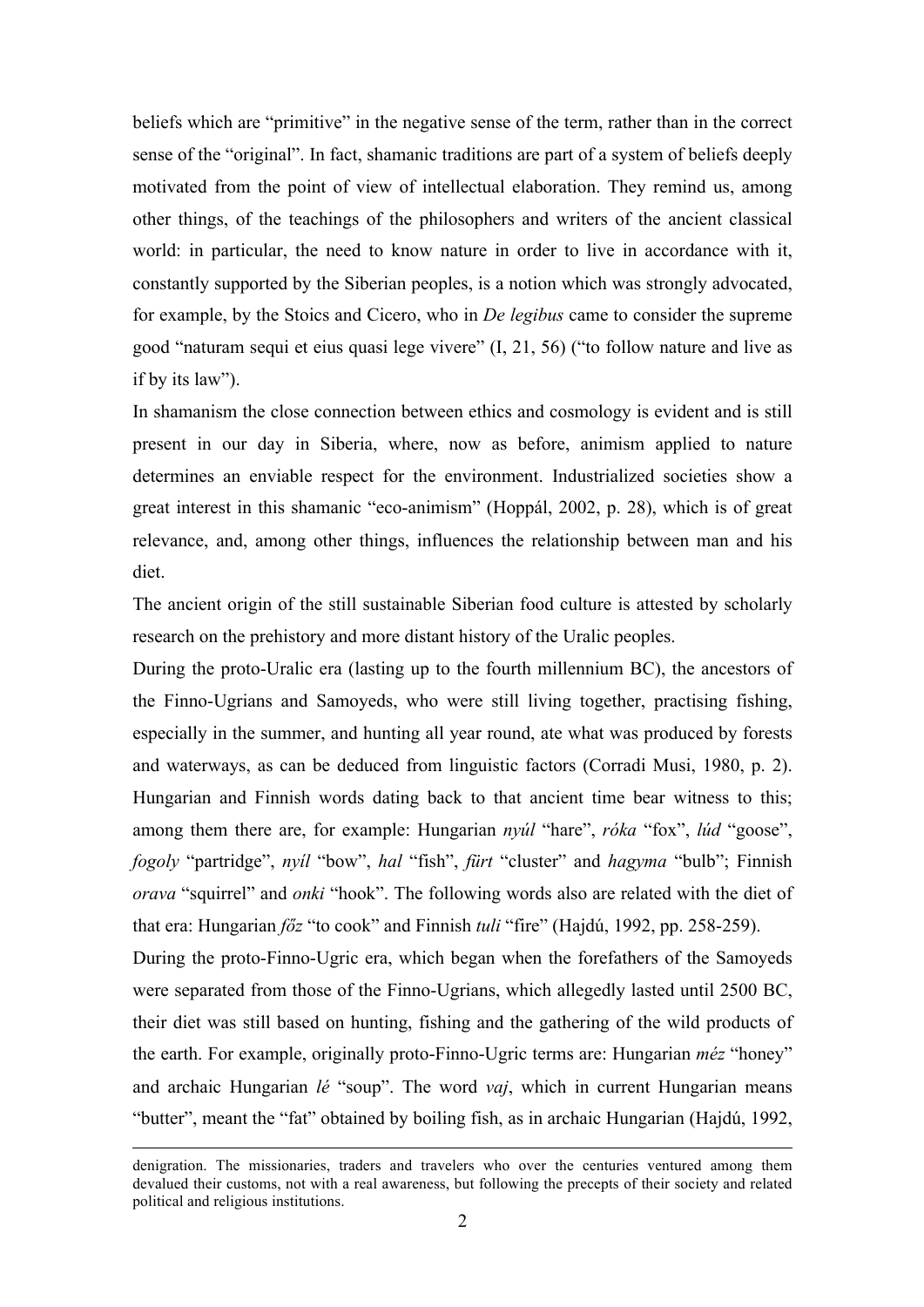p. 259). The names of pets as yet did not exist, with the exception of the Finnish *uuhi* "sheep" (Hajdú, 1992, pp. 259-260). Shamanic animism was already widely shared by the peoples of Siberia. The following items date back to that era: Finnish *noita* "shaman", Hungarian *lélek* "soul" and *révül* "to go into a trance", a verb which could also be of proto-Uralic origin (Hajdú, 1992, p. 260).

Agriculture began to be practised rather later, probably during the third millennium BC: words of proto-Uralic or proto-Finno-Ugric origin were not found in its terminology (Hajdú, 1992, p. 260). With the development of agriculture and livestock, cultivated cereals, new types of meat including beef and cheese and butter were introduced into the diet. But these two activities did not change the original character of the diet to a considerable extent.

Even today, the Siberian peoples continue to eat local vegetable and animal products. They cultivate small plots of land and raise animals on a small scale, without the use of chemical substances, fertilizers or chemical feeds which the industrialized world abuses. The seasonal collection of products is an important event for every family and village, and is experienced by everyone with joyful participation, in order to give thanks to the productive forces of the earth.

Their cuisine is not very elaborate and is very natural: the key ingredients are made from local aromatic herbs. Generally, their bread and desserts, made with barley, oats, rye, and, more rarely, wheat flour, do not contain yeast. The methods of conservation of meat and fish consist in a simple process of salting and drying or smoking (in special rooms, which remind us of *savupirrti* "smoky room" of Finnish tradition). In ritual festivities shamanic symbolism of food and traditional drinks is still evident.

The traditional diet, deeply rooted in the culture of the peoples of Siberia, is a precious testimony of their origins and the deep sense of belonging to their land understood as "alma mater". In this regard, it is interesting to note that even in the cuisine of peoples who speak a Finno-Ugric language who had long moved away from the Urals and had settled in Europe, such as Hungarians, Finns and Estonians, despite the influence of the different foreign neighboring peoples, there is a certain predilection for traditional food, although not always with the due awareness. Even today, fillet of reindeer in Finland is considered a delicacy. In Hungary game is still appreciated and is a popular food even among the ethnic groups of Hungarian language of Transylvania (they cook hare, for example, according to several traditional ways, such as hare in the *székelyi* manner).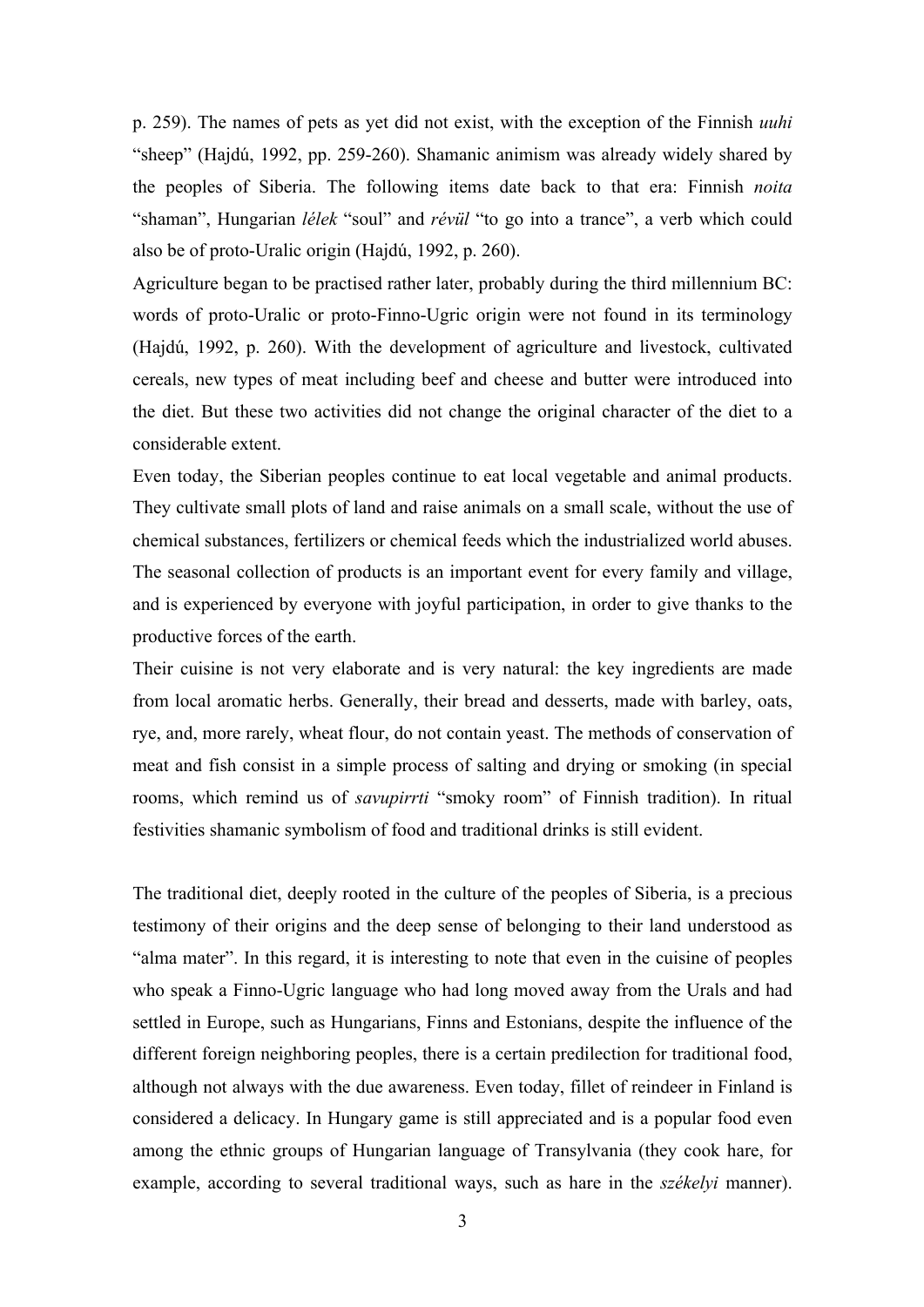Although the Hungarians no longer live in their original land, they continue in the Carpathian Basin to give priority to typical natural products of the soil, such as strong and sweet chili, the famous paprika.

There are still also in Europe some Finno-Ugric ethnic groups which in their ritual festivities cook traditional foods and distribute food to the participants according to the ancient mode. For example, as I have personally seen, on the occasion of ritual dances in honour of the sun, the Setu of Estonia consume traditional meals with the collective participation of the villagers, who receive their portion from the oldest person in the community.

However, among the Finno-Ugric peoples of today the desire for a return to their origins is felt. Not surprisingly, in Finland the so-called Paleolithic diet, which includes the seasonal foods of hunters, fishers and gatherers is acquiring success. The foods recommended by the diet are: fish, meat, such as aquatic birds, eggs, vegetables (including turnips, mushrooms, seeds, nettles), and berries. Neither sugary foods nor foods containing gluten and lactose are included in the diet. We know, however, that the latter two substances were present in Paleolithic nutrition. Paleolithic man, although he did not practise agriculture, could collect a greater variety of plants, including wild cereals, with which probably he made soups and various types of flour, as was the case in other areas of Eurasia (Revedin, 2013). In addition, he drank the milk of wild animals. This nostalgia for their origins on the part of the Finno-Ugric peoples is also felt in the artistic, literary and philosophical fields. It is enough to think, for example, of ethno-futurism, particularly affirmed not only in Finland and Estonia, but also among the Maris (or Cheremis) of the central Volga and the Udmurts (or Votyaks) of the areas between the basins of the Kama and Vyatka. Among some artists of post-Soviet Russia a particular interest in the ethnographic data of Siberian peoples is also evident: this is inherited from the early twentieth century avant-garde and is combined with the recovery of tradition as an expression of cultural identity.<sup>2</sup>

Returning to the Siberian shamanic belief, the consumption of food and drink is often accompanied by gestures and ritual prayers. This is because food is considered "sacred" in the etymological and ambivalent sense of the term, that is holy and cursed at the same time: it nourishes man, but deprives the animal and vegetal world of its goods. On the one hand, man appreciates and values the energy that he acquires through food, which is

 $2^2$  For more details, see: Timergazeev – Vishnyakova, 2009; Bowlt – Misler – Petrova, 2013.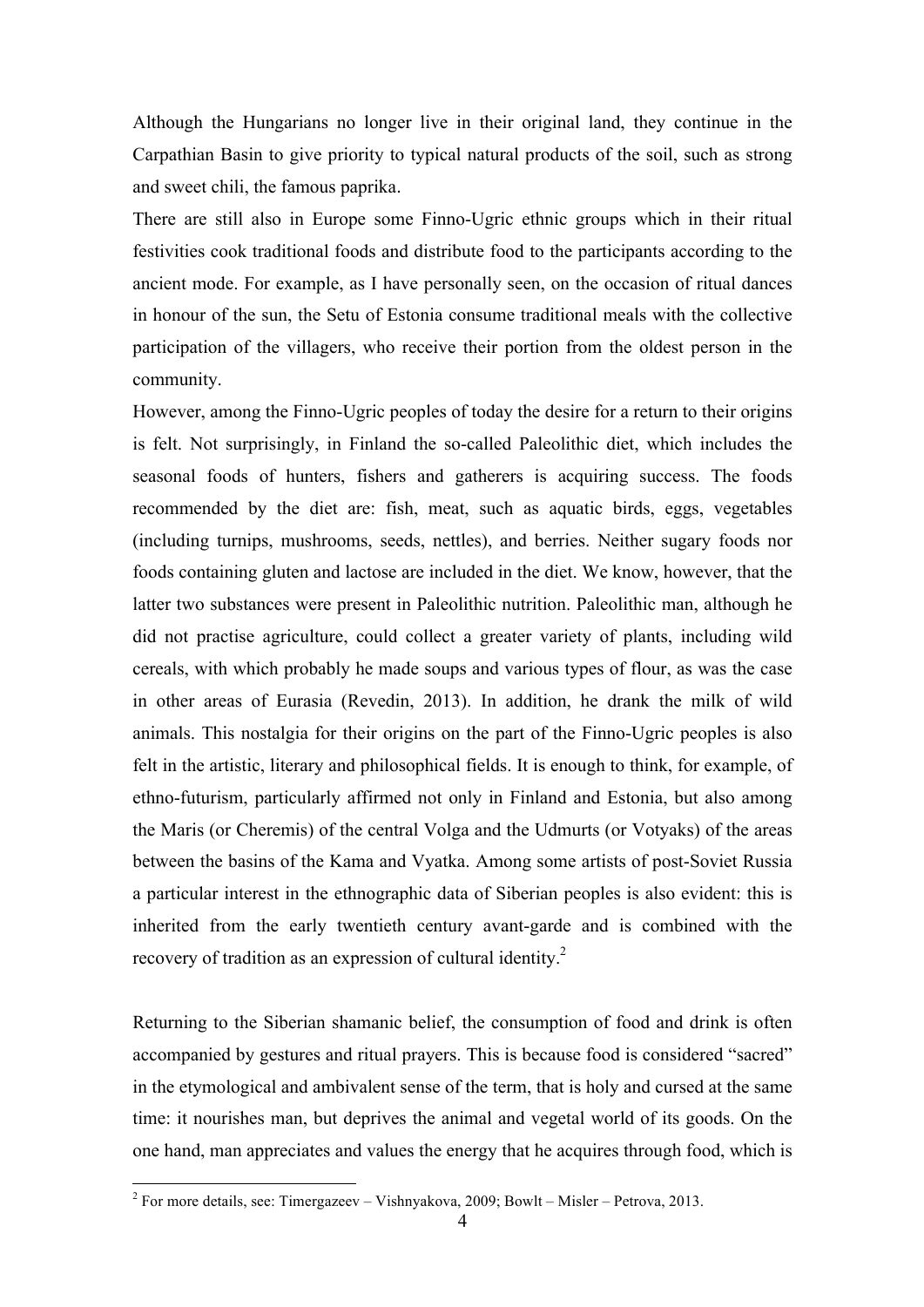metamorphosed into as much energy for himself, on the other hand, he is careful not to cause an imbalance in nature and not to offend the spirit protecting the species to which what he is eating belongs. It is this respect for nature spirits, taught by his fathers, which determines respect for nature and its products.

Before each meal, the populations of Siberia pay homage to Mother Earth, so that she does not tire of giving them the necessary support, and also to the guardian spirits of the food which they are going to enjoy, in order that they may continue to be well-disposed towards them. These spirits are called "Lords" of the animals or vegetables responsible for the conservation of each species. Many animals are considered totem; for this reason, the consumption of their meat requires a special ritual and observance of specific taboos. This is the case, for example, of the bear,<sup>3</sup> reindeer,<sup>4</sup> birds or fish.<sup>5</sup>

In the pre-Christian era there was a mythology of the Forest, well represented in the depictions of bears, elks and aquatic birds, drawn by ancient artists on the rocks of the Urals and Karelia, and in the prehistoric depictions of elk heads incised on mammoth tusks or wood, and of heads of aquatic birds incised on the handles of knives and wooden spoons (Limerov, 2007, p. 29 and p. 178, fig. 1). In this regard, the medieval metal plaques which represent the mythical ancestors of the Komi,<sup>6</sup> called Cud', with zoomorphic forms (Limerov, 2007, pp. 29-37), attesting to the belief in the descent of man from animal totems (Limerov, 2007, pp. 178, 180, 184, figs. 2, 3, 6, 7, 12), are very interesting.

The head of the totemic animal is rigorously tabooed, because, like that of the human being, it is considered the seat of the "double" which will be reincarnated: it is

<sup>&</sup>lt;sup>3</sup> The Ob-Ugric bear songs well reflect the importance attached to this totem; see, in this regard, Munkácsi, 1893; Kannisto, 1958. According to the ancient myths, the bear, the son of the "God of Heaven", became an ancestor of man, having descended to earth from the constellation Ursa Major (Corradi Musi, 2008, pp. 29-30), which, viewed from a certain angle, seems to reproduce the shape of a bear without a head (Pentikäinen, 2007, p. 40). As the rituals of the Ob-Ugric bear festivities show, according to their beliefs, the spirit of the killed bear returned to its origins in the sky to be reincarnated on earth in a continuous cycle (Pentikäinen, 2007, p. 38). <sup>4</sup> Even the reindeer is, like the bear, set in a mythological connection with the sky, specifically with the

constellations of Perseus and Cassiopeia (Pentikäinen, 2007, p. 41). Totemism of the cervids made its mark in the origin myth of the Hungarians, that of the miraculous stag which led the two hunters Hunor and Magor, ancestors of the Magyars, to their new homeland (Corradi Musi, 2008, pp. 32-33).

<sup>&</sup>lt;sup>5</sup> Totemism of birds is well explained in the shamanic beliefs according to which the souls of the dead assume the features of birds to travel the Milky Way, named "Way of Birds", and reach the afterlife, where they wait, on the "tree of world", the moment for their reincarnation. According to the tradition of the Voguls (Ob-Ugric population), the soul is transformed first into a bird, then into a fish to cross over the water which separates the world of the living from that of the dead (Corradi Musi, 2008, pp. 33 - 34). According to the legends connected with the imagination of fishermen, the souls of the dead are metamorphosed into fish, in order to swim along the "river of the world" to the afterlife.

 $6$  The Komi (or Zyrians) inhabit the areas of the rivers Vychegda, Mezen' and Pechora.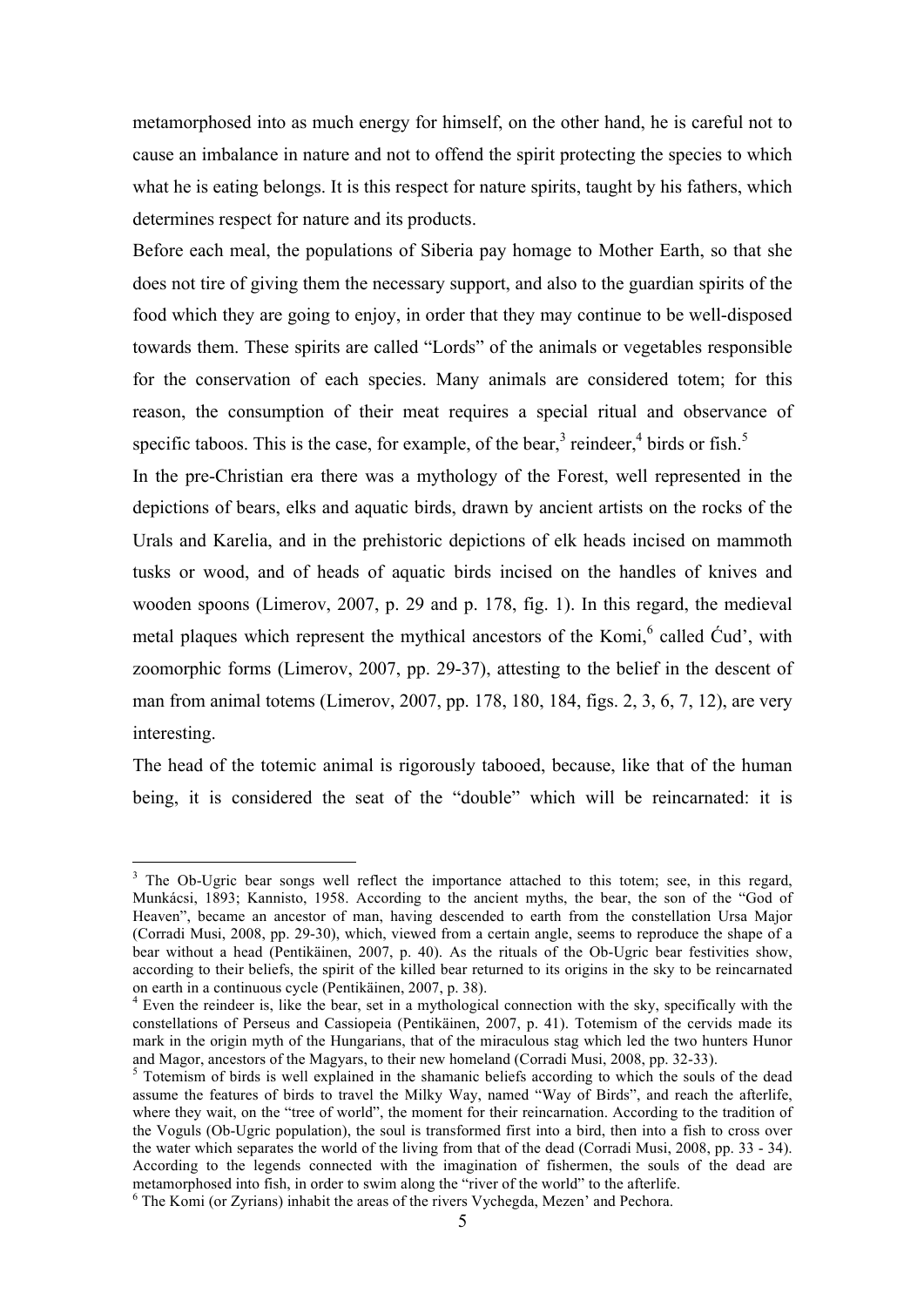traditionally placed on a separate plate and touching it is forbidden. Often, it is adorned with red ribbons/wires placed near red colored food, with auspicious value for rebirth.<sup>7</sup>

With rare exceptions, $8$  it is forbidden to eat horse meat: the taboo stems from the maximum respect for this legendary animal which in the past was the most frequent means of transport and a totemic guide in the movements across the steppes, symbolically associated with the sun (especially if it was white in color).

All drinks, from milk to tea or brandy, are placed in a symbolic relationship with water, the primary element of regeneration. In this regard, the myth of the source of the "water of life", located at the foot of the "world tree", which according to the Buryats and Yakuts<sup>9</sup> was even able to raise the dead (Heissig, 1982, p. 304), is significant. The favourite drink is beer, which was once prepared in the bathroom (for the Finns, the sauna),<sup>10</sup> using malt, rye, barley and even turnips, and of course hops, a plant with magical properties, which enhances the sacredness of the drink, well emphasized, for example, in the Finnish *Vanha Kalevala* (Old *Kalevala*). In the song on the origin of beer (XIII, vv. 91-347), in the first edition of the epic poem (published in 1835), the search for the missing component for its fermentation reveals a vision of the world "that involves the sacred forces of the heaven, the forest and the afterlife" (Loikala, 2013, p. 74): Osmotar finds this component with the help of animals (squirrel, fox, marten) (Loikala, 2013, pp. 74-80).

The fact that the traditional diet is considered to be closely related to the cultural identity of the clan has an explicit confirmation in the ancient Eurasian belief according to which to eat the food of a foreigner amounted to becoming a member of his community. For this reason it was forbidden to eat the food intended for the deceased (Corradi Musi, 2008, p. 99).

The meal is still deemed an important and "magic" moment, in which food and drink are divided among family members, without any waste.

The hearth on which the food is cooked is sacred and tabooed, because men need to preserve the goodwill of the feminine spirit of fire, so that it continues to give them its

 <sup>7</sup> In the lands of the central Volga, for example, Mordvinians, who speak a Finno-Ugric language, for Christmas dinner, made a soup with pork, but the head, cooked separately, was placed on a large plate, with a dyed red egg and red wires for a beard (Barna, 1879, p. 45).

<sup>&</sup>lt;sup>8</sup> The Cheremis, for example, eat horse meat and consider it as the favourite meat of the gods.<br><sup>9</sup> Yakuts, speaking a Turkic language, live in North Eastern Siberia and Buryats, speaking an Altaic language, live in the t

 $\frac{10 \text{ It}}{10 \text{ It}}$  was in the bathroom, the sacredness of which is related to the symbolic value of water as a source of life, that, in the past on the marriage day, brides were dressed, childbirth took place, illnesses were cured and the dead commemorated.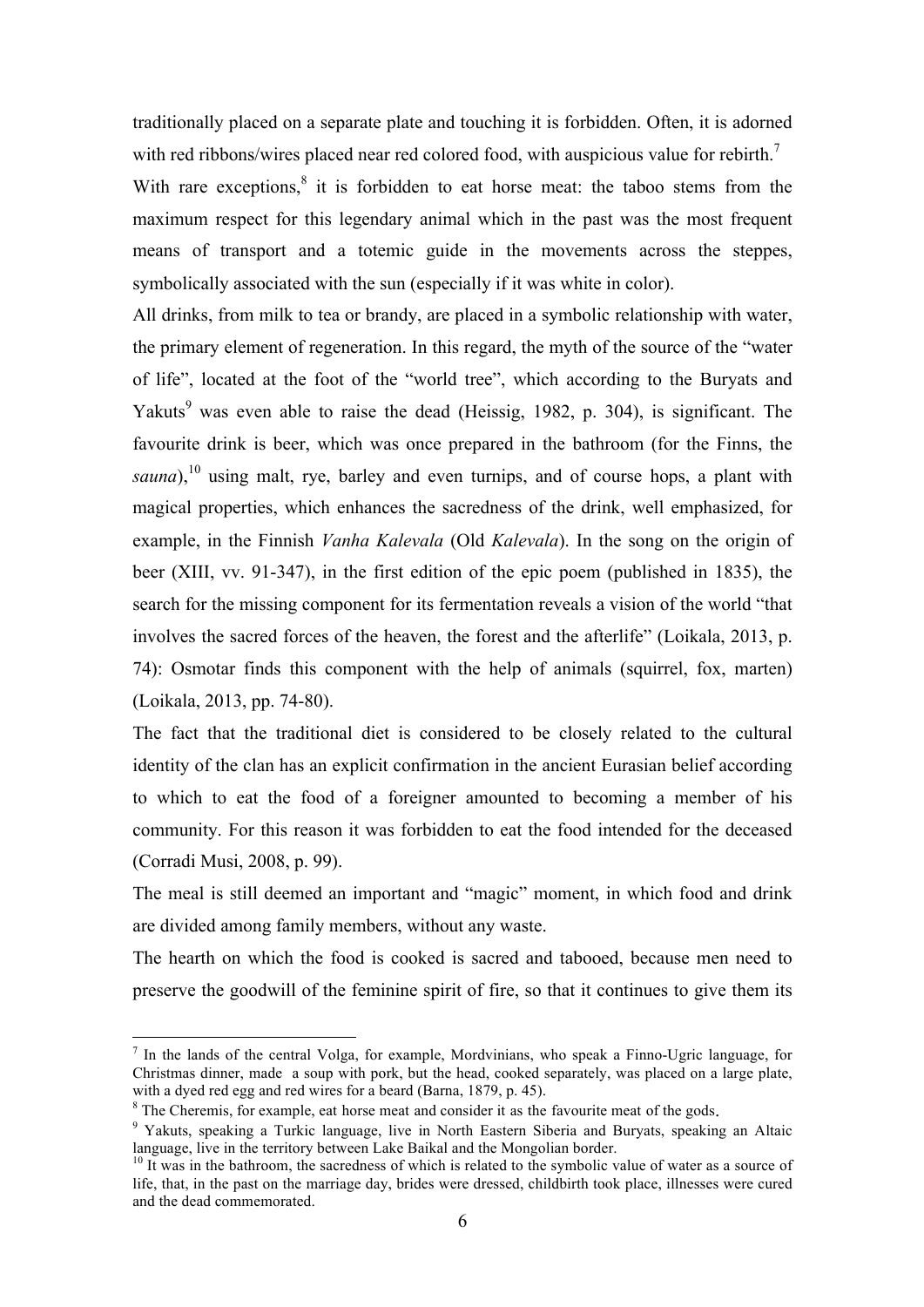heavenly power of creation. Its location is connected with the center of the world, where the mythical archetypal tree, the element of union of the three parts of the universe (heaven, earth, underworld), stands. It is no coincidence that the worship of ancestors is practised, usually, near the hearth, which is also a symbol of family unity (in some cases opposed to the forest, kingdom of animals and spirits).

Food and drink manifest their sacred significance especially in ritual offerings or sacrifices to the gods or the spirits of the ancestors, made by single families or entire communities, with the presence or absence of the shaman. The elder of the family or clan or the shaman directs these ceremonies which take place in a sacred site, the microcosmic projection of the center of the world, and require the presence of purifying water and living fire, "vehicles" of passage into the "other"-world.

Even among the Cheremis, who from the tenth or eleventh century AD abandoned the practice of real shamanism because of external influences (first of all that of the Chuvash, speaking a Turkic language), the exercise of a type of paganism, in the Latin sense of *paganus,* i.e. of the country, remained active. This favoured, as a way of effective and direct communication with the spirits of the "other"-reality, the offering ceremonies typical of shamanic rituals. I was able to verify the survival of this connection by attending, in the Morki region, a ritual offering of food, on top of the "High Mountain" (*K'uksh'nut*), to the homonymous god. The first *kart*<sup>11</sup> in the nation, aided by another *kart*, led the ceremony. The food, purified with water, was cooked in two typical pans on two living fires in the middle of a "sacred grove", emblem of the center of the world. The ceremony was concluded with a visit by the participants to the sacred spring just below them. The reference to original shamanic conceptions was very evident, among other things, in the choice of the place and in the symbolism of the elements used, i.e. water and fire, which, as in the shamanic context, are thought to facilitate contact with the divine invisible forces.

If people still offer their food and drinks to the gods, it means that food and beverages are deemed worthy of the gods, as a genuine product of nature and its energies, which man does not adulterate. And this is a lesson for the so-called advanced societies, which are in the throes of serious problems caused by the sophistication of food and drinks, which does not spare even fruits and vegetables. I am reminded, in this regard, of the significant photographic series "Time slowed down" by Nino Migliori (Bologna,

<sup>&</sup>lt;sup>11</sup> The *kart*, although like the shaman, an experienced professional in sacred tradition and able to put himself in touch with the spirits, is considered different from the shaman because he never resorts to the techniques of ecstasy and his attention is mainly directed to the earth instead of the sky.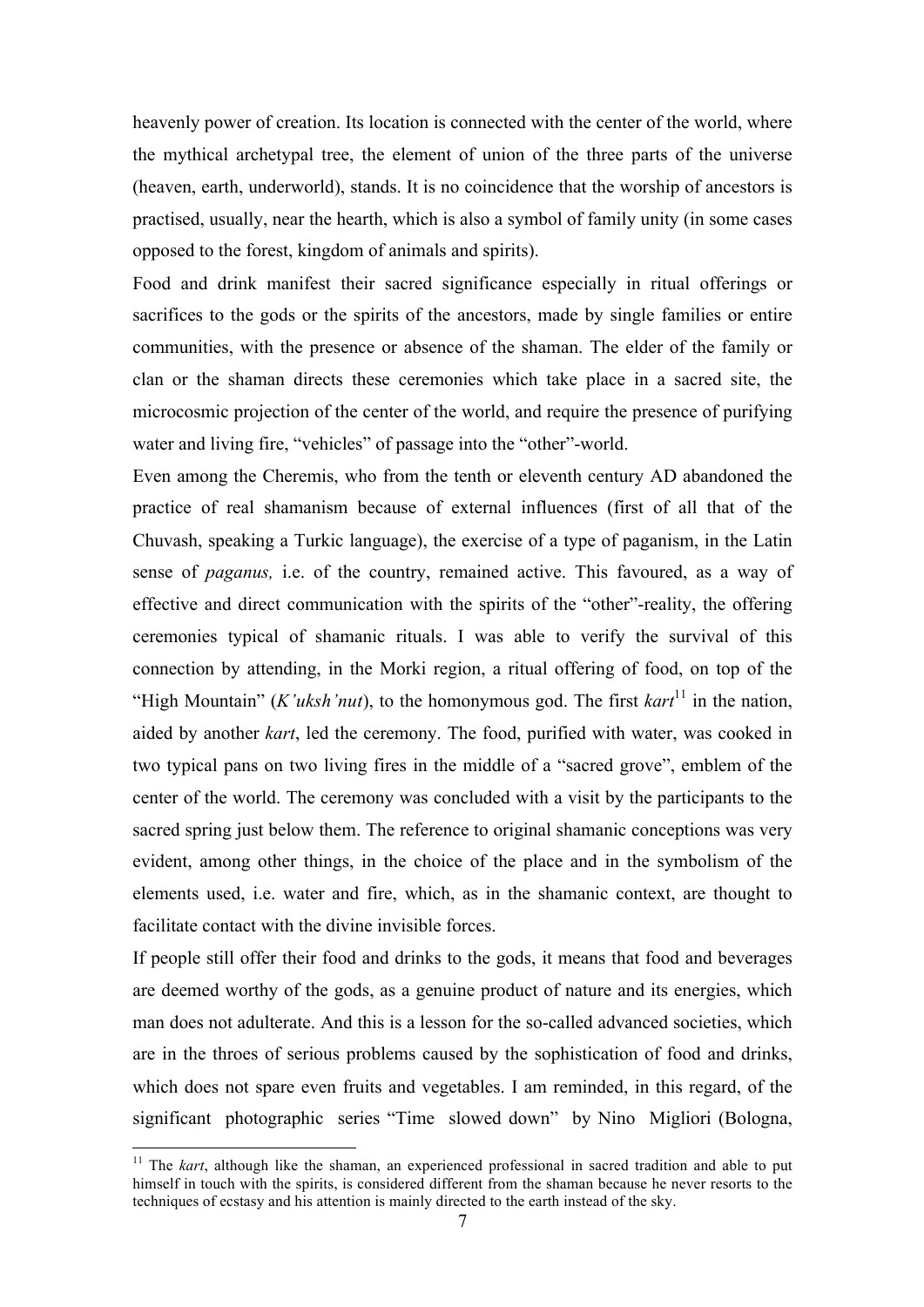1926-), one of the great masters of Italian photography, with "portraits" of fruits and vegetables encased in glass jars, to demonstrate how nature with its colours may be the most valuable form of art to be guarded with the greatest care.

In the shamanic area, the beneficial properties of some basic elements of nutrition found clear expression in the therapies of alternative medicine. The "natural" drugs have an extraordinary energetic potential, assigned to them by their guardian spirits, with whom the native healers know how to communicate to ask during ritual seances for necessary information for the case to be treated.

The giving to the sick of tonic or medicinal plants, including herbs and cereals, is frequent; it is done in several ways: from inhalation to oral ingestion, from application through massage to the use in bath water of the juice of leaves.

Every people has its favourite healing plants.<sup>12</sup> The medicines of animal origin are also widely used; $^{13}$  many memories of these are still preserved in the tradition of the Finno-Ugrians situated in Europe.<sup>14</sup> In cases of serious illness the help of the shaman, "one who knows" par excellence, is necessary; illuminated by the spirits, he is able to find the appropriate therapy to achieve healing.<sup>15</sup>

The healing systems of medicine men confirm the strong magic link between health and the energies of the body, which are imagined as spirits of plants and animals. On their drums the archetypal tree (*axis mundi*), or rows of trees and sacred animals, with a "double" which helps to cure diseases, are frequently drawn. Even the helping spirits of shamans are zoomorphic: these are totemic animals or animals which had a fundamental role in the myths of creation or myths of another kind.

<sup>&</sup>lt;sup>12</sup> For example, according to the ancient tradition of the Tungus Even, speaking an Altaic language, settled in Eastern Siberia, infusions of fern (*oir*) are toning medicines, while the poplar buds (*sul*) are used as painkillers for diseases of the stomach and liver (Alekseev, 1998, p. 191). According to the beliefs of the Mordvinians millet, which, due to its ease of reproduction, enjoys the sympathy of the mother goddess Ańģe-pat'aj, has strong healing powers.

 $<sup>13</sup>$  In the magic medicine of Even, for example, the outer parts of the horns of young reindeers, cooked on</sup> the fire, are an excellent reconstituent remedy (Alekseev, 1998, p. 191). The horns are symbolically associated with rebirth for their annual molting, which generally occurs in males, and for their branched form which correlates these with the "cosmic tree", on which the sun perpetually shines.

 $14$  Lappish (or Sami) popular beliefs attribute to frogs, tabooed animals about which it is forbidden to be ironic (Turi, 1991, pp. 137-139), the ability to heal sore throat and skin irritation. The connection of the frog with the conception of *renovatio* is due to the change in shape which it undergoes in its development to become adult. Significant, in this regard, is the fact that in Lapland the shaman helped his trance by hammering on the anvil a bronze snake and frog (Corradi Musi, 1997, pp. 60-61). According to Finnish-Karelian and Sami traditions, parts of the body of the dead bear which retain the "strength" (*väki*) of this animal have exceptional healing powers (Pentikäinen, 2007, p. 121); for example, its claws contrast the pain of childbirth and the skin on the palms of its feet, heated and pressed, serve as an alleviation, to be applied on the afflicted parts of the human body.

<sup>&</sup>lt;sup>15</sup> It is no coincidence that in the popular tradition of the Finns he is called *tietäjä* "wise-magician" instead of *noita* "shaman".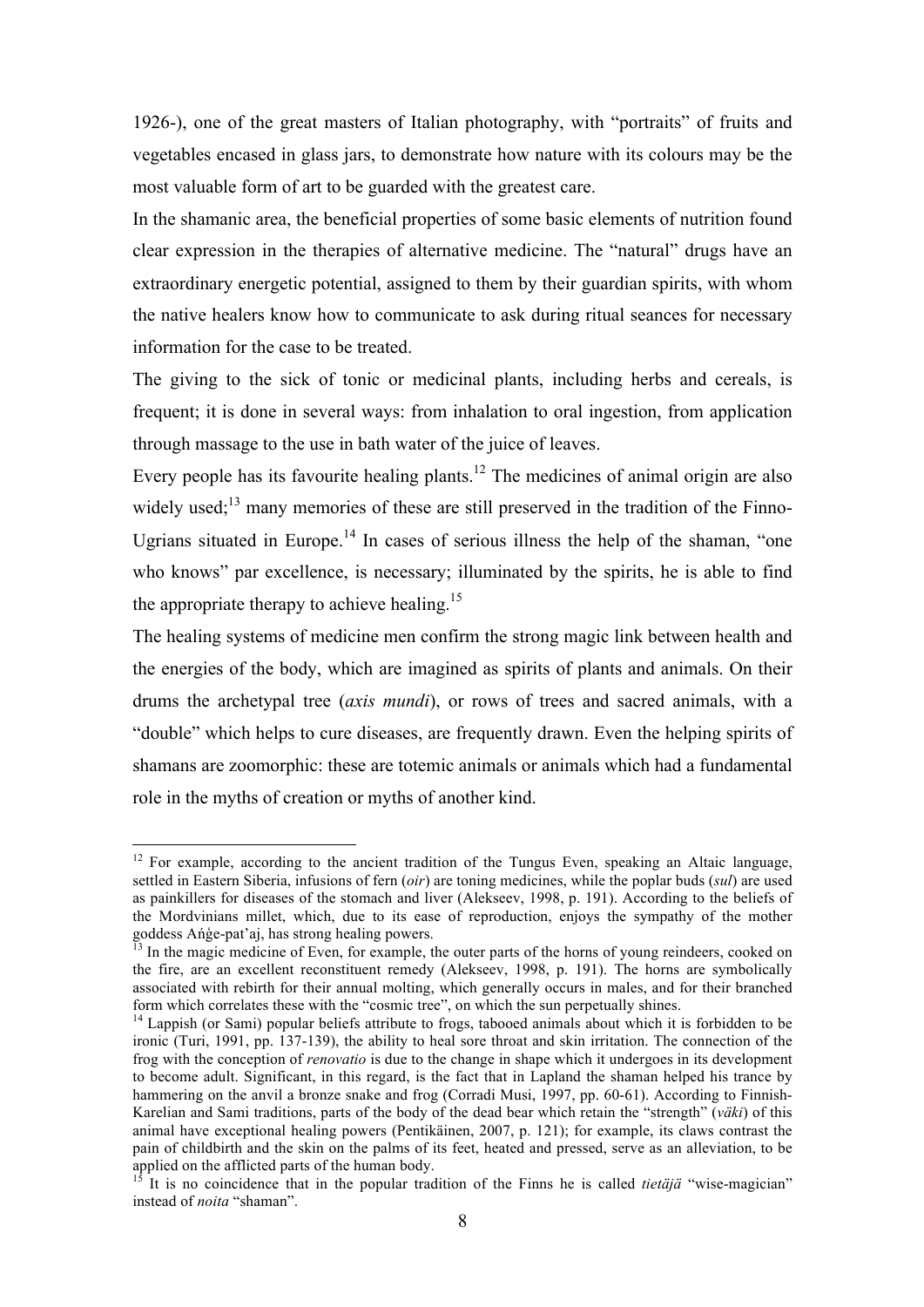On certain occasions the shaman, going into a trance, uses the so-called "power plants". Archaeological finds show that in Eurasia, as early as the Paleolithic period, to induce trance these plants, so-called "entheogenic" (= "which give birth to the divine within" a person) (Hoffman – Ruck, 2004, pp. 111, 113), were used. With regard to Siberia, where shamans still resort to the ingestion of *Amanita muscaria*,<sup>16</sup> we have linguistic evidence of inebriation by this fungus which dates back to ancient times, at least 7000 years ago (Wasson – Kramrisch – Ott – Ruck, 1986). The *Amanita muscaria* is used by the shaman as a "teacher plant", enabling him to learn in trance inaccessible, extraordinary and telepathic information. It is reputed by the shaman to be the most powerful medicine, elevated to the level of a sacred panacea.<sup>17</sup> Without doubt, the shamans with their traditional and alternative medicine can solve various conditions of disease which more rigorous scientific methods of medicine do not heal.<sup>18</sup> For this reason, where the practice of shamanism is still in use, doctors do not hesitate to seek the assistance of shamans.

In the shamanic context, therefore, the products of nutrition are considered able not only to maintain health in man, but also to gratify the gods and heal the sick, thanks to their properties of regeneration which are of paramount importance. The rituals linked with their use have a significant metaphorical value: they help man, conscious of being a creature of energy, to keep strong the commitment made to nature, i.e. to respect its energies.

Instead, man who lives in industrialized societies, despite the calls of scientists, inexorably impoverishes the energy on earth and in the cosmos, because he does not pay due attention to its irreplaceable function. Likewise, he does not care to safeguard and develop within himself his energetic potential and, without realizing it, disperses it, breaking it down and channeling it into daily routines, which inhibit any possibility of growth (Borgatti, 2013, p. 199).

<sup>&</sup>lt;sup>16</sup> Even the gods were inebriated by this fungus, as is apparent, inter alia, by a song which the Voguls (Finno-Ugric people) addressed to the psychopompos Mir-susnē-hum "World-Surveyor-Man": cf. Sadovszky – Hoppál, 1995, p. 39.

<sup>&</sup>lt;sup>17</sup> In this respect, the *Amanita muscaria* recalls the soma of the Vedic religion, the plant with inebriating juice, with origins dating back to the Indo-Iranian period, called *amryta*, i.e. the "drink of immortality" (cf. *Rig-Veda*, VIII, 48. 3; Rozwadowski – Kośko, 2002, pp. 55-60) or the "herb of immortality" of Mesopotamia, or even the Chinese *ling chih*, the "mushroom of immortality" (Hoffman – Ruck, 2004, p. 116).

 $18$  This is the case, for example, of those problems and disorders not diagnosed, which often accompany a state of disease, the persistence of which does not allow complete healing (Maskarinec, 2004, pp. 137- 142).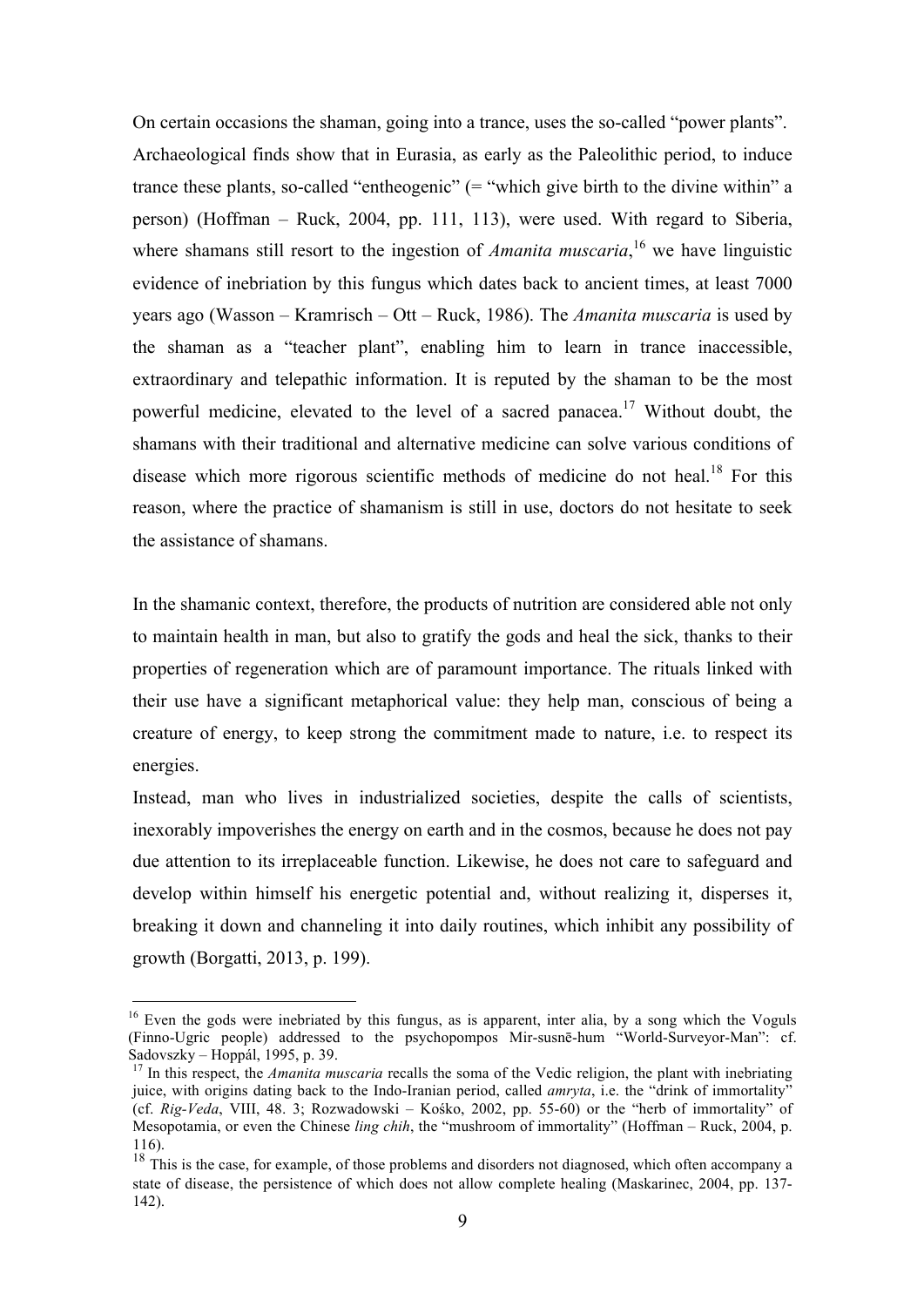In societies of shamanic culture man does not feel at the center of the universe, but considers himself as one of the many animated beings of the cosmos. As a consequence, he has respect for plants, animals, objects, foods, and so on, which he regards not as his inferiors but as his equals (Borgatti, 2013, p. 197). His conception of history as an expression of the continuous flow, in a horizontal direction, of the original culture in constant renewal (Corradi Musi, 2007, p. 11), brings him to honour the ancestors who preceded him and think of future generations. His flexible worldview, which bases its coherence on the complementarity of oppositions (Hoppál, 2002, p. 27), is a unitary vision of energetic collectivity, which can not but cause him to live in a perspective of sustainability, also with regard to his nutrition.

His food culture, consciously based on genuine traditional products, today can be a useful reference model for those who live in industrialized societies eating too sophisticated foods which have lost their energetic potential. If it is true that people living in Siberia are motivated by the need to enhance the products of nature which allow them to survive, it is equally true that man at the global level is now put in serious problems by environmental pollution, and has an extreme need to recover as soon as possible the proper respect for nature and its products. The philosophy of life inherent in the shamanic system of beliefs, widely shared today in Siberia also by young people, may suggest to those who live in so-called advanced societies ethical behaviour now more than ever necessary to protect the environment, food products and consequently human health.

Unfortunately, the globalized food trade, hand in hand with uncontrolled industrialization, is fundamentally based on profit, mostly obtained through the adulteration of food and beverages, and not the protection of the taste/flavour of traditional food products.

By now, in industrialized societies man, for health reasons, feels the need for a return to the traditional food culture of his homeland, and, possibly, also that of other peoples. In fact, the biodiversity which determines various types of nutrition is a rich source of development for the energetic potential of man, which globalized trade can easily help to know and appreciate. It would be necessary to indicate on the packaging of typical products on sale, to ensure their authenticity, not only the company which has subjected them to specific treatments, but also the origin of their constituent elements. In this way, the spread of traditional foods would assume the character of a comprehensive cultural operation, stimulating curiosity towards producing countries, their uses and customs. At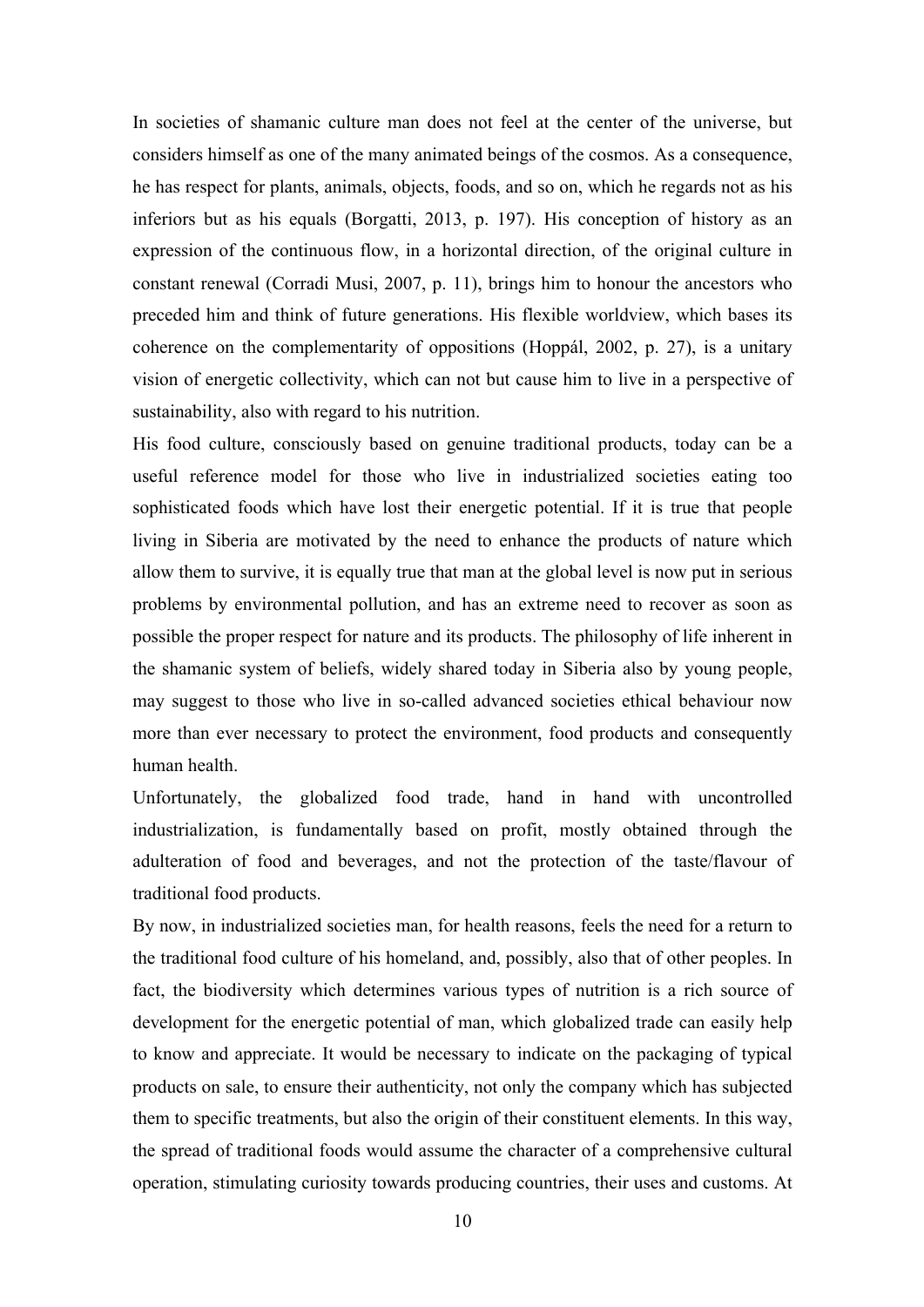the same time, the enhancement of traditional cuisine would become a solid source of development for today's food trade.

On the other hand, as shamanism teaches, knowledge of the phenomena and the elements of nature, including food and beverages, means knowing their origins.

Bibliographical references

Alekseev, Anatoly, 1998, "Tecniche di guarigione tra gli sciamani evén", in Mandelstam Balzer, Marjorie (ed.), *I mondi degli sciamani. Epica e riti dei guaritori siberiani*, trans. Nino Nastasi, Milano, Claudio Gallone Editore, pp. 189-200.

Barna, Ferdinánd, 1879, *A mordvaiak pogány istenei és ünnepi szertartásai*, Budapest, A. M. T. Akadémiai Könyvkiadó-Hivatala.

Borgatti, Massimo, 2013, "La concezione sciamanica di energia e cambiamento applicata ai processi formativi", in Corradi Musi, Carla (ed.), *Sul cammino delle metamorfosi tra gli Urali e il Mediterraneo. Dal mito alle trasformazioni sociali*, Bologna, Edizioni CINE//SINE, pp. 196-204.

Bowlt, John – Misler, Nicoletta – Petrova, Evgenia (eds.), 2013, *The Russian Avantgarde. Siberia and the East*, Milano, Skira Editore S.p.A. (exhibition catalogue, Florence, Palazzo Strozzi, 27 September 2013-19 January 2014).

Corradi Musi, Carla, 1980, *Lingue e popoli ugrici*, Parma, Palatina.

Corradi Musi, Carla, 1997, *Shamanism from East to West*, Budapest, Akadémiai Kiadó.

Corradi Musi, Carla, 2007, "Simboli e miti della tradizione sciamanica ugrofinnica e siberiana", in Corradi Musi, Carla (ed.), *Simboli e miti della tradizione sciamanica*, Bologna, Carattere, 2007, pp. 6-16.

Corradi Musi, Carla, 2008, *Sciamanesimo in Eurasia. Dal mito alla tradizione*, Roma, Aracne.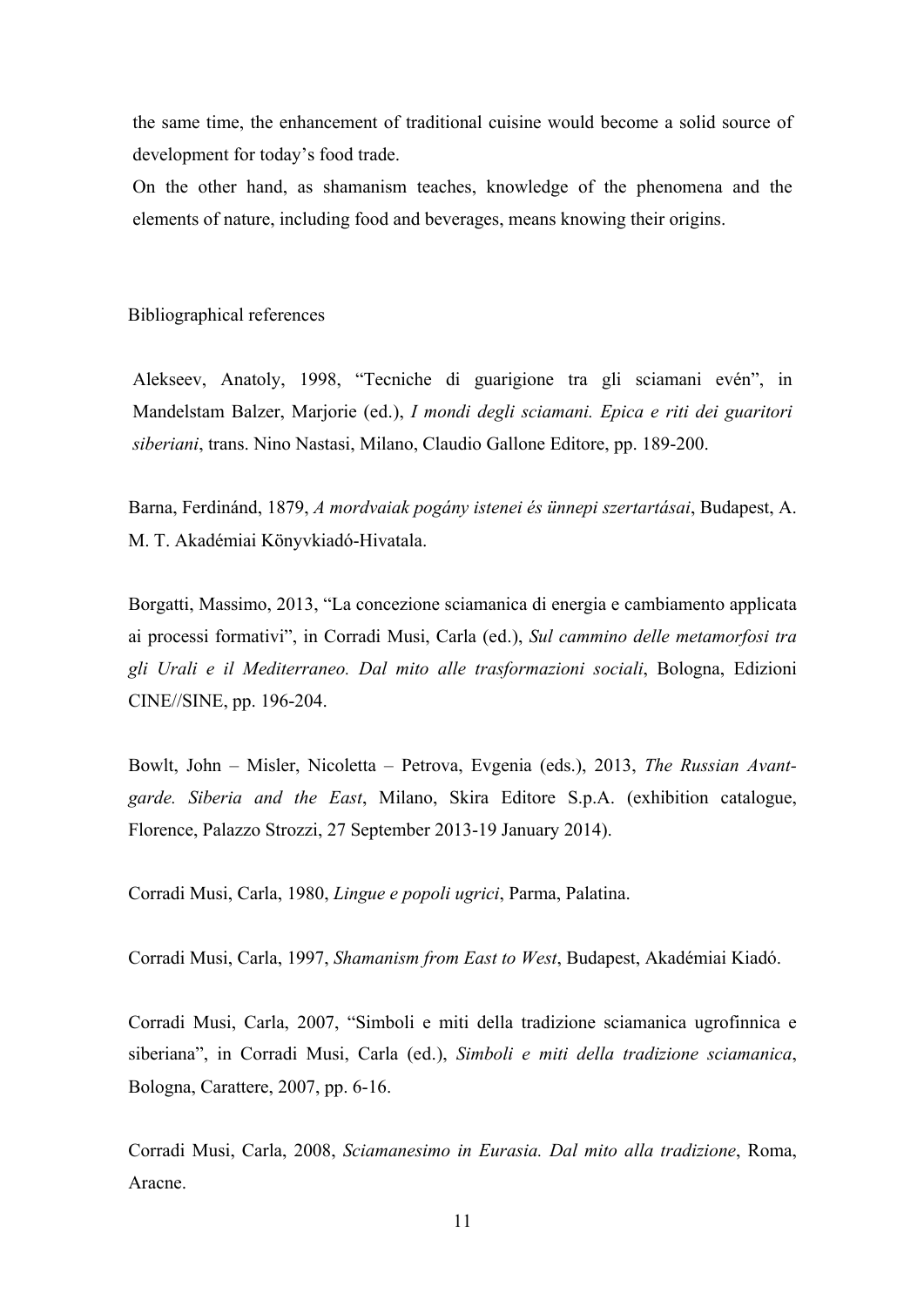Hajdú, Péter, 1992, *Introduzione alle lingue uraliche*, Italian reworking of Danilo Gheno, Torino, Rosenberg & Sellier (orig. ed.: 1981, *Az uráli nyelvészet alapkérdései*, Budapest, Tankönyvkiadó).

Heissig, Walther, 1982, "Rianimazione e guarigione come motivi dell'epica mongola", in *Conoscenza Religiosa*, no. 3-4, pp. 290-308.

Hoffman, Mark – Ruck, Carl A.P., 2004, "Entheogens (Psychedelic Drugs) and Shamanism", in Walter, Mariko – Fridman, Eva Jane (eds.), *Shamanism. An Encyclopedia of World Beliefs, Practices, and Culture*, Santa Barbara (California) – Denver (Colorado) – Oxford (England), ABC-CLIO, vol. I, pp. 111-117.

Hoppál, Mihály, 2000, *Studies on Mythology and Uralic Shamanism*, Budapest, Akadémiai Kiadó.

Hoppál, Mihály, 2002, "La mitologia naturale dello sciamanesimo della Siberia", in Corradi Musi, Carla (ed.), *Lo sciamano e il suo 'doppio'*, Bologna, Carattere, pp. 19-30.

Kannisto, Artturi, 1958, *Wogulische Volksdichtung*, ed. Matti Liimola, Helsinki, Suomalais-Ugrilaisen Seuran Toimituksia, no. 114.

Limerov, Pavel F., 2007, "La Dea-Madre nella religiosità precristiana del popolo komi: per una ricostruzione dell'immagine", in Corradi Musi, Carla (ed.), *Simboli e miti della tradizione sciamanica*, Bologna, Carattere, pp. 29-37, 178-184.

Loikala, Paula, 2013, *Finlandia. Storia, lingua, cultura*, Roma, Aracne.

Maskarinec, Gregory G., 2004, "Healing and Shamanism", in Walter, Mariko – Fridman, Eva Jane (eds.), *Shamanism. An Encyclopedia of World Beliefs, Practices, and Culture*, Santa Barbara (California) – Denver (Colorado) – Oxford (England), ABC-CLIO, vol. I, pp. 137-142.